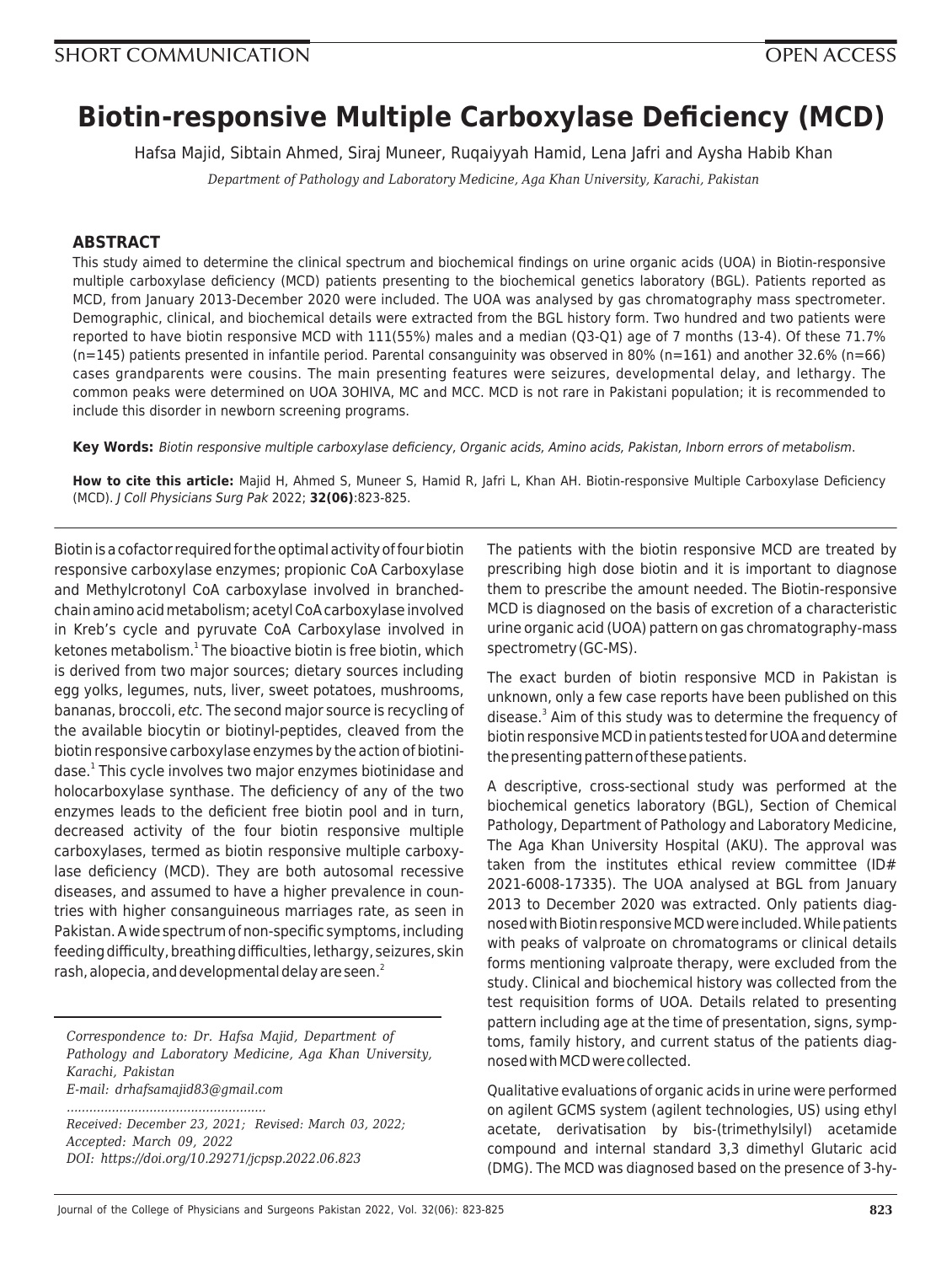droxyisovalerate (3OHIVA), 3-hydroxypropionate (3OHPA), 3 methylcrotonylglycine (MCC), Tiglylglycine (Tig), and methyl citrate (MC) peaks on UOA. Qualitative evaluation of the aforementioned peaks was done against the internal standard (3, 3 dimethyl glutaric acid) peak and interpreted as small, moderate, and large peaks.

The statistical analysis was performed using Microsoft Excel 2010. Histograms were plotted for normality assessment and medians and interquartile ranges (Q3-Q1) were reported for quantitative variables with skewed data. For qualitative variables frequency and percentages. The frequency of subjects presenting with MCD, their signs, symptoms, and family history were noted.

Out of 22,585 patients tested for UOA over 8 years' period, 0.89% (n=202) patients had biotin responsive MCD with 111(55%) male, 91 (45%) females and median (Q3-Q1) age of 7 months (13-4). Of these 71.7% (n=145), and 4% (n=8) patients were <1years and >5 years old. Samples were received from all over Pakistan, with majority received from northern parts of the country 42% (n=85) from Khyber Pakhtunkhwa, 29% (n=59) from Punjab, 21% (n=42) from Sindh,  $6\%$  (n=12) from Islamabad, and 2% (n=4) from Afghanistan.

Clinical features of the patients were varied ranging from neurological to dermatological pathologies. Seizures were the most common clinical feature observed in 55.4% (n=112) patients, followed by developmental delay, lethargy 53% (n=107) and 50% (n=101) respectively (Figure 1). On UOA the most commonly found peaks were 3OHIVA, MC, MCC in 82% (n=164), 59.4% (n=120) and 56.4% (n=114) patients respectively.



**Figure 1: Frequency of clinical signs and symptoms of biotin responsive MCD patients (n=202).**

Metabolic acidosis was the most common biochemical findings. The median levels of the biochemical parameters, and organic acids are shown in Table I. Family history showed that parental consanguinity was observed in 80% (n=161) and another 32.6% (n=66) cases grandparents were cousins. Siblings of 8.5% (n=17) patients showed similar symptoms and 5.9% (n=12) of these expired. Of the total patients diagnosed with MCD, the condition of 6.4% (n=13) patients was deteriorating and 2 had expired.

**Table I: The median levels of Biochemical Parameters for the patients diagnosed with biotin responsive MCD.**

| <b>Biochemical Parameters</b>                                              | Median (Q3-Q1)                             |
|----------------------------------------------------------------------------|--------------------------------------------|
| <b>Routine Metabolic Parameters</b>                                        |                                            |
| Blood pH                                                                   | 7.39 (7.43-7.2)                            |
| (reference range 7.35-7.45)                                                |                                            |
| Serum Sodium                                                               | 139 (141-136)                              |
| (reference range 135-145 mmol/L)<br>Serum Potassium                        |                                            |
|                                                                            | 4.1 (4.5-3.5)                              |
| (reference range 3.5-5.1 mmol/L)<br>Serum Chloride                         |                                            |
| (reference range 98-107 mmol/L)                                            | 107 (111-103)                              |
| <b>Total Bilirubin</b>                                                     |                                            |
| (reference range $<$ 1.2 mg/dl)                                            | $0.36(0.6-0.2)$                            |
| Serum Alanine Aminotransferase                                             |                                            |
| (Male <45 IU/L, female <35 IU/L)                                           | 28.5 (46-19.2)                             |
| Serum Alkaline phosphatase                                                 | 248 (356-166)                              |
| (reference range 54-369 IU/L)                                              |                                            |
| Plasma Glucose (random)                                                    | 110 (171-83)                               |
| (reference range 80-160 mg/dl)                                             |                                            |
| Urine Organic Acids                                                        |                                            |
| 3 hydroxy Isovaleric acid                                                  | 315.9 (635.7-126.3)                        |
| 3 Methylcrotonylgycine                                                     | 61.8 (175-25)                              |
| Methyl Citric                                                              | 24.2 (39.7-16)                             |
| Lactic acid<br>$\overline{1}$<br>$1.1 - 1$<br>$\overline{1}$<br>$14H_1 + $ | 323.6 (1155.4-94.9)<br>all a competitions. |

Where urine organic acids were measured as pseudounits.

The Biotin-responsive MCD encompasses two disorders biotinidase and holocarboxylase synthase deficiency, both of which are autosomal recessive and treatable disorders.<sup>1</sup> Out of these, the incidence of biotinidase deficiency reported in the literature is higher, from 1: 6,000 to 1: 60,000 births than Holocarboxylase synthase deficiency, 1: 200,000 births. If left untreated these patients will develop irreversible neurological deficits and may even die. In many of the developed countries newborn screening for biotinidase deficiency is performed, so these salvageable patients are identified early and can be saved. Lack of awareness of the physicians or pediatricians and limited availability of diagnostic tests remains the two main challenges in identifying patients with MCD. The findings of the present study showed that the burden of biotin responsive MCD is high in our population, and presents evidence that UOA can be a good test for identifying patients with biotin responsive MCD. Another point to highlight was that the age of presentation was late as compared to the reported literature from other parts of the world, i.e. infantile or childhood period. The reason for this is that Pakistan does not have a newborn screening program for these disorders, hence the late presentation of patients.<sup>4</sup> These findings also build a strong case for establishing newborn screening services for biotinidase deficiency.

In the present study, the clinical features of neurological deficit, i.e. seizures, developmental delay, and lethargy were the most commonly present, while skin problems, such as hair loss, and rash were noted in only 13.8% (n=38) patients. Similar findings were reported by a study from Bangladesh reporting neurometabolic disorders, including BTD, which states that developmental delay, seizures, and hypotonia were common symptoms. The parental consanguinity was reported in 60.9% cases, which is lower than this study (80% of cases).<sup>5</sup> Another audit from India on organic acidurias reported that biotin responsive multiple carboxylase deficiency was common (33.33%)